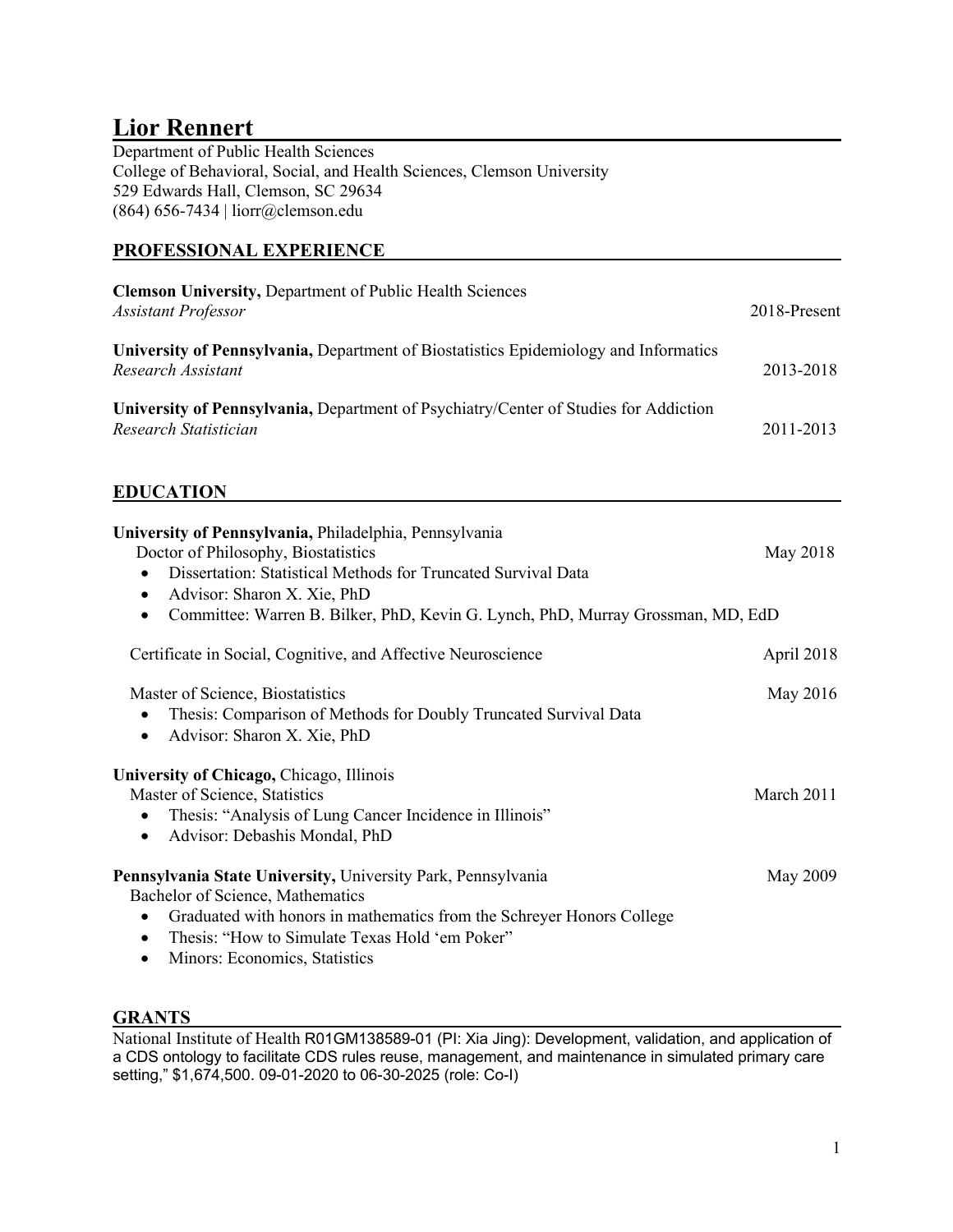Prisma Health: Special Call: COVID-19 SEED GRANT (PI: **Lior Rennert**). "Completion and Validation of the Prisma Health Rapid Innovation Task Force Comprehensive COVID-19 Data Registry to Inform and Improve Patient Care," \$16,000. Period of support: 2020. Role: Co-PI.

Prisma Health: Transformative Research Seed Grant (PI: **Lior Rennert**). "Evaluation of Policies Limiting Opioid Exposure and their Downstream Effects on Persistent Opioid Use and Misuse, Hospital Costs, and Patient Pain and Satisfaction," \$19,997. Period of support: 2020-2021. Role: PI.

Prisma Health: Cancer Research Seed Grant (PI: Lu Zhang). "Evaluate and Improve Lung Cancer Screening Program at PRISMA Health: A Pilot Study," \$19,995.64. Period of support: 2020-2021. Role: Co-I.

Prisma Health: Transformative Research Seed Grant (PI: Rachel Mayo, Jennifer Hudson). "Feasibility Study to Measure Stress in Infants with Neonatal Opioid Withdrawal Syndrome," \$19,999.50. Period of support: 2020-2021. Role: Co-I.

Clemson University Department of Public Health Sciences: Mary Lohr Endowment Fund (PI: Lu Zhang). "Racial disparity and loss to follow-up in lung cancer screening utilization: a pilot study," \$15,000. Period of support: 2020. Role: Co-I.

Clemson University: College of Behavioral, Social, and Health Sciences Impact Grant (PI: Sara Sarasua). "Cutting Edge 3D Methods, Computational Analytics, and Animal Modeling of Craniofacial Dysmorphologies in Rare Diseases", \$37,573. Period of support: 2019-2020. Role: Co-I.

SC Department of Health and Human Services (PI: Jennifer Hudson). "Managing Abstinence in Newborns: MAiN 2.0, Statewide Expansion". Period of support: 2018-2020. Role: Biostatistician (9% effort).

NIH R01 DA034086 (PI: Alain H. Litwin). "Intensive Models of HCV Care for Injection Drug Users". Period of Support: 2018. Role: Biostatistician (\$15,000 in salary support).

NIH T32MH0652018 (PI: Warren B. Bilker). "Mental Health Training Grant". Period of support: 2013- 2018. Role: Trainee.

#### **Non-Competitive Funding**

Clemson University: Public Health Strategist (role: PI, project #1502934). 50% salary support + \$64,708 in student support; Period of support: May 2020 – May 2021

#### **TEACHING EXPERIENCE**

| <b>Clemson University, Department of Public Health Sciences</b>                        |                  |  |  |
|----------------------------------------------------------------------------------------|------------------|--|--|
| Lecturer, HLTH 8320: Quantitative Methods in Health Research II                        | Fall 2018-2021   |  |  |
| Lecturer, HLTH 8900: Selected Topics in Health Research and Evaluation                 | Spring 2019-2020 |  |  |
| Lecturer, HLTH 8310: Quantitative Methods in Health Research I                         | Spring 2019-2021 |  |  |
| Lecturer, HLTH 8990: Independent Study in Applied Health Research and Evaluation       | Fall 2018-2020   |  |  |
|                                                                                        |                  |  |  |
| University of Pennsylvania, Department of Biostatistics, Epidemiology, and Informatics |                  |  |  |
| Guest lecturer, BSTA 754: Advanced Survival Analysis                                   | Fall 2017        |  |  |
| Teaching assistant, BSTA 630: Statistical Methods and Data Analysis I                  | Fall 2015        |  |  |
| Teaching assistant, BSTA 620: Probability I                                            | Fall 2014        |  |  |
| <i>Teaching assistant</i> , EPID 802: Fundaments of Biostatistics in Practice          | Spring 2014      |  |  |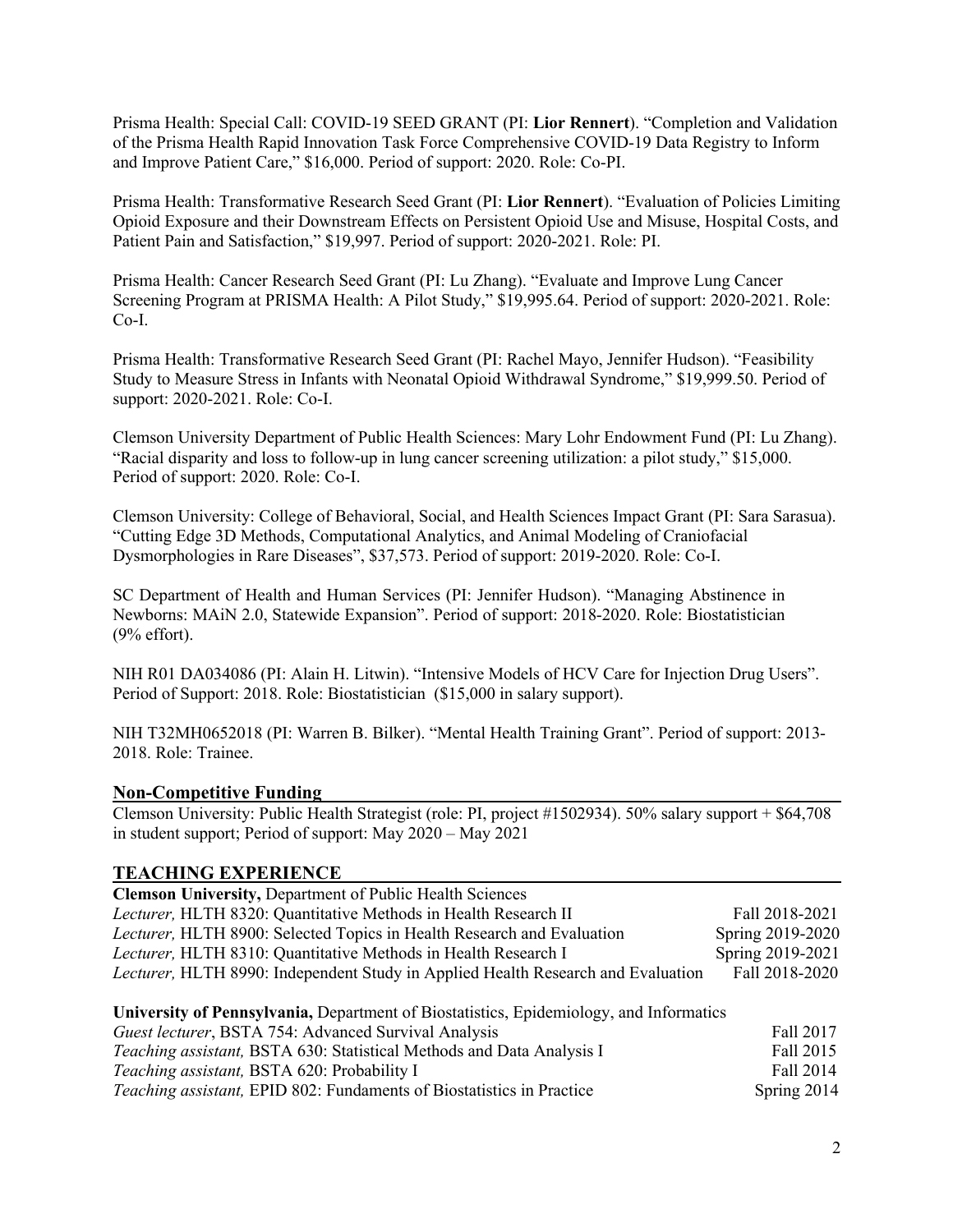**University of Chicago,** Department of Statistics *Guest lecturer,* STAT 22000: Statistical Methods and Applications Spring 2010 *Teaching Assistant,* STAT 24400: Statistical Theory and Method 1 Fall 2010 *Teaching Assistant,* STAT 22000: Statistical Methods and Applications Spring 2010, Winter 2009

### **PEER-REVIEWED PUBLICATIONS**

#### **Published/In Press**

- 1. **Rennert L**, McMahan C, Kalbaugh C, Yang Y, Lumsden B, Dean D, Pekarek L, Colenda CC (2021). Surveillance-Based Informative Testing for Detection and Containment of SARS-CoV-2 Outbreaks on a Public University Campus: an observational and modelling study. *The Lancet Child & Adol. Health;* In press (published online March 19, 2021). https://doi.org/10.1016/S2352- 4642(21)00060-2
- 2. **Rennert L**, Heo M, Litwin AH, de Gruttola V (2021). Accounting for confounding by time, early intervention adoption, and time-varying effect modification in the design and analysis of steppedwedge designs: application to a proposed study design to reduce opioid-related mortality. *BMC Med Res Methodol;* 21(1):1-14. https://doi.org/10.1186/s12874-021-01229-6
- 3. **Rennert L**, Xie SX (2021). Cox regression model under dependent truncation. *Biometrics*; In press (published online March 9, 2021). https://doi.org/10.1111/biom.13451
- 4. Howard KA\*, **Rennert L**, Pericot-Valverde I, Heo M, Norton BL, Akiyama MJ, Agyemang L, Litwin AH (2021). Utilizing patient perception of group treatment in exploring medication adherence, social support, and quality of life outcomes in people who inject drugs with Hepatitis C. *Journal of Substance Abuse*; In press.
- 5. Charron E, **Rennert L**, Mayo RM, Eichelberger KY, Dickes L, Truong KD (2021). Contraceptive initiation after delivery among women with and without opioid use disorders: A retrospective cohort study in a statewide Medicaid population 2005-2016. *Drug and Alcohol Dependence*; 220(1). doi:10.1016/j.drugalcdep.2021.108533.
- 6. Pericot-Valverde I, **Rennert L**, Heo M, Akiyama MJ, Norton BL, Agyemang L, Lumsden B, Litwin AH (2021). Rates of perfect self-reported adherence to direct-acting antiviral therapy and its correlates among people who inject drugs on medications for opioid use disorder: The PREVAIL stud. *Journal of Viral Hepatitis;* 28(3):548-557. https://doi.org/10.1111/jvh.13445
- 7. **Rennert L**, Kalbaugh CA, Shi L, McMahan C (2020). Modelling the impact of pre-semester testing on COVID-19 outbreaks in university campuses. *BMJ Open*; 10:e042578. doi:10.1136/bmjopen-2020-042578
- 8. EC Francis\*, Charron E, Li M, Chen L, Mayo R, Butler LS, and **Rennert L** (2020). Third trimester maternal vitamin D and early childhood socioemotional development. *Paediatric and Perinatal Epidemiology.* https://doi.org/10.1111/ppe.12736
- 9. Zinzow H, Shi L, **Rennert L**, Chen L, Lopes S, Zhang L, Jones K, Jindal M, Stam C, Mclain M (2020). Study protocol for a randomized controlled trial of mindfulness-based relapse prevention for opioid use disorders. *Contemporary Clinical Trials*; 99:106182. https://doi.org/10.1016/j.cct.2020.106182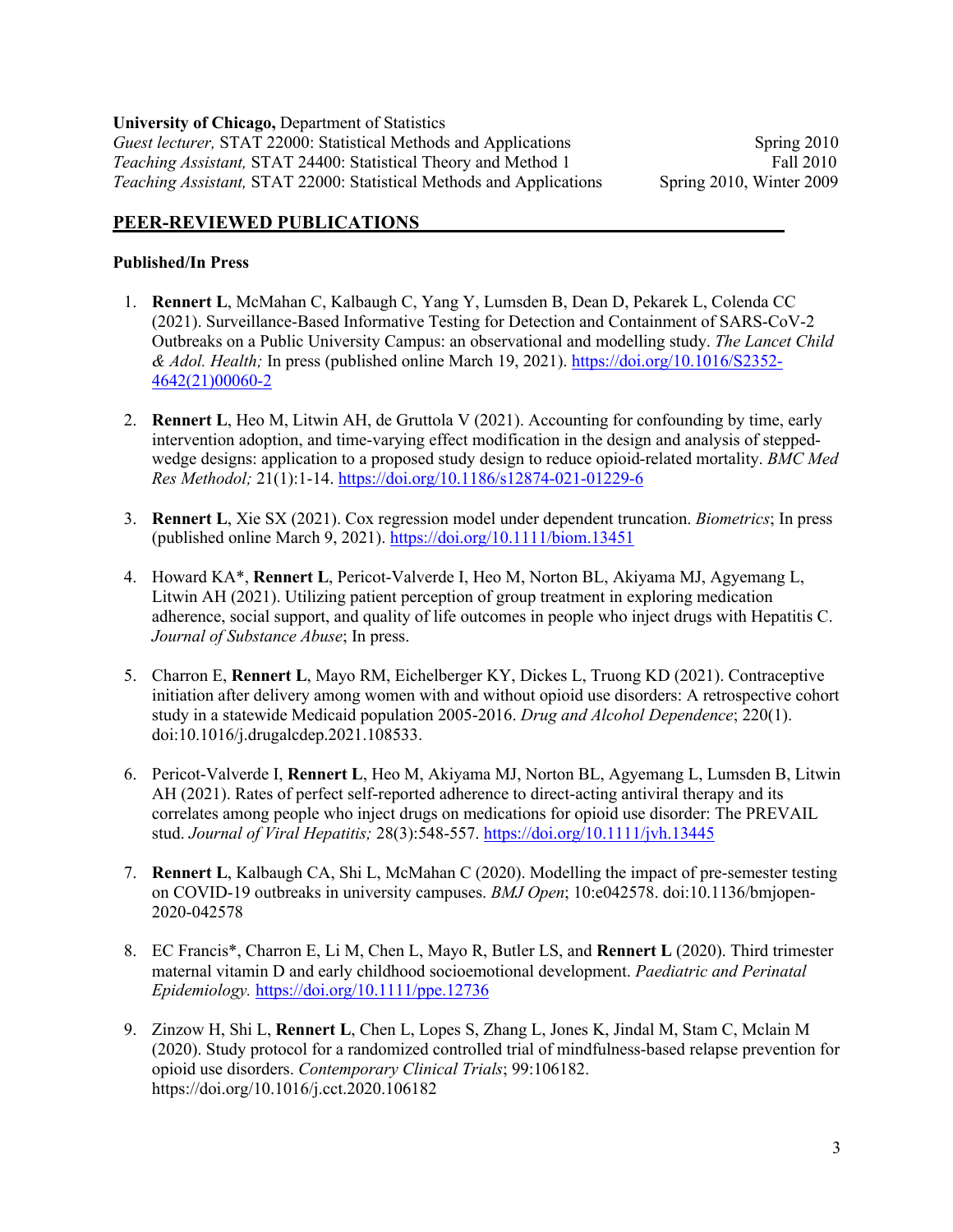- 10. **Rennert L**, Zhang L, Lumsden B, Harwood K, Tyler L, Ashby M, Hanna JW, Gimbel RW (2020). Factors influencing lung cancer screening completion following participation in shared decisionmaking: A retrospective study in a US academic health system. *Cancer Treatment and Research Communications*; 24;100198. https://doi.org/10.1016/j.ctarc.2020.100198.
- 11. Charron E, Mayo RM, Heavener-Sullivan SF, Eichelberger KY, Dickes L, Troung KD, and **Rennert L** (2020). "It's a very nuanced discussion with every woman": Health care providers' communication practices during contraceptive counseling for patients with substance use disorders. *Contraception*. https://doi.org/10.1016/j.contraception.2020.09.002.
- 12. Byrne KA, Roth PJ, Merchant K, Baginski B, Robinson K, Dumas K, Colie J, Ramsey B, Cull J, Cooper L, Churitch M, **Rennert L**, Heo M, Jones R (2020). Inpatient link to peer recovery coaching: Results from a pilot randomized control trial. *Drug and Alcohol Dependence,*  https://doi.org/10.1016/j.drugalcdep.2020.108234.
- 13. Hudson, J. A., Charron, E., Maple, B., Krom, M., Heavner-Sullivan, S. F., Mayo, R. M., Dickes, L. A., and **Rennert L** (2020). Baby-Friendly Hospital Initiative Is Associated with Lower Rates of Neonatal Hyperbilirubinemia. *Breastfeeding Medicine, 15*(3), 176--182.
- 14. Gimbel, R. W., **Rennert L.**, Crawford, P., Little, J. R., Truong, K. D., Williams, J. E., Griffin, S. F., Shi, L., Chen, L., Zhang, L., others (2020). Enhancing Patient Activation and Self-Management Activities in Patients With Type 2 Diabetes Using the US Department of Defense Mobile Health Care Environment: Feasibility Study. *Journal of Medical Internet Research, 22*(5), e17968.
- 15. Francis, E., Li, M., Hinkle, S., Cao, Y., Chen, J., Wu, J., Zhu, Y., Cao, H., Kemper, K. A., **Rennert L**, Williams, J. E., Tsai, M., Chen, L., Zhang, C. (2020). Adipokines in Early and Mid-Pregnancy and Subsequent Risk of Gestational Diabetes: A longitudinal study in a multi-racial cohort. *BMJ Open Diabetes Research and Care*;8:e001333. doi:10.1136/bmjdrc-2020-001333
- 16. **Rennert L** and Xie SX (2019). Bias induced by ignoring double truncation inherent in autopsy-confirmed survival studies of neurodegenerative diseases. *Statistics in Medicine*, 38(19): 3599-3613.
- 17. Shi L, Welsh RS, Lopes S, **Rennert L**, Chen L, Jones K, Zhang L, Crenshaw B, Wilson M, Zinzow H (2019). A pilot study of mindful walking training on physical activity and health outcomes among adults with inadequate activity. *Complementary Therapies in Medicine,* 44: 116-122.
- 18. Massimo L, **Rennert L**, Xie S, Irwin D, Grossman M, McMillan C (2019). Genetic Variations Hasten Decline in Young Onset Dementia. *Nursing Outlook*, 67(1):116-117.
- 19. Massimo L, Xie SX, **Rennert L,** Fick DM, Halpin A, Placek K, Williams A, Rascovsky K, Irwin DJ, Grossman M, McMillian CT. (2019). Occupational attainment influences longitudinal decline in behavioral variant Frontotemporal Degeneration. *Brain Imaging and Behavior,* 13(1):293-301.
- 20. Tan AY, Zhang T, Michaeel A, Blumenfeld J, Liu G, Zhang W, Zhang Z, Zhu Y, **Rennert L**, Martin C, Xiang J, Salvatore SP, Robinson BD, Kapur S, Donahue S, Bobb WO, Rennert H (2018). Somatic Mutations in Renal Cyst Epithelium in Autosomal Dominant Polycystic Kidney Disease. *Journal of the American Society of Nephrology,* 29(8): 2139-2156; DOI: https://doi.org/10.1681/ASN.2017080878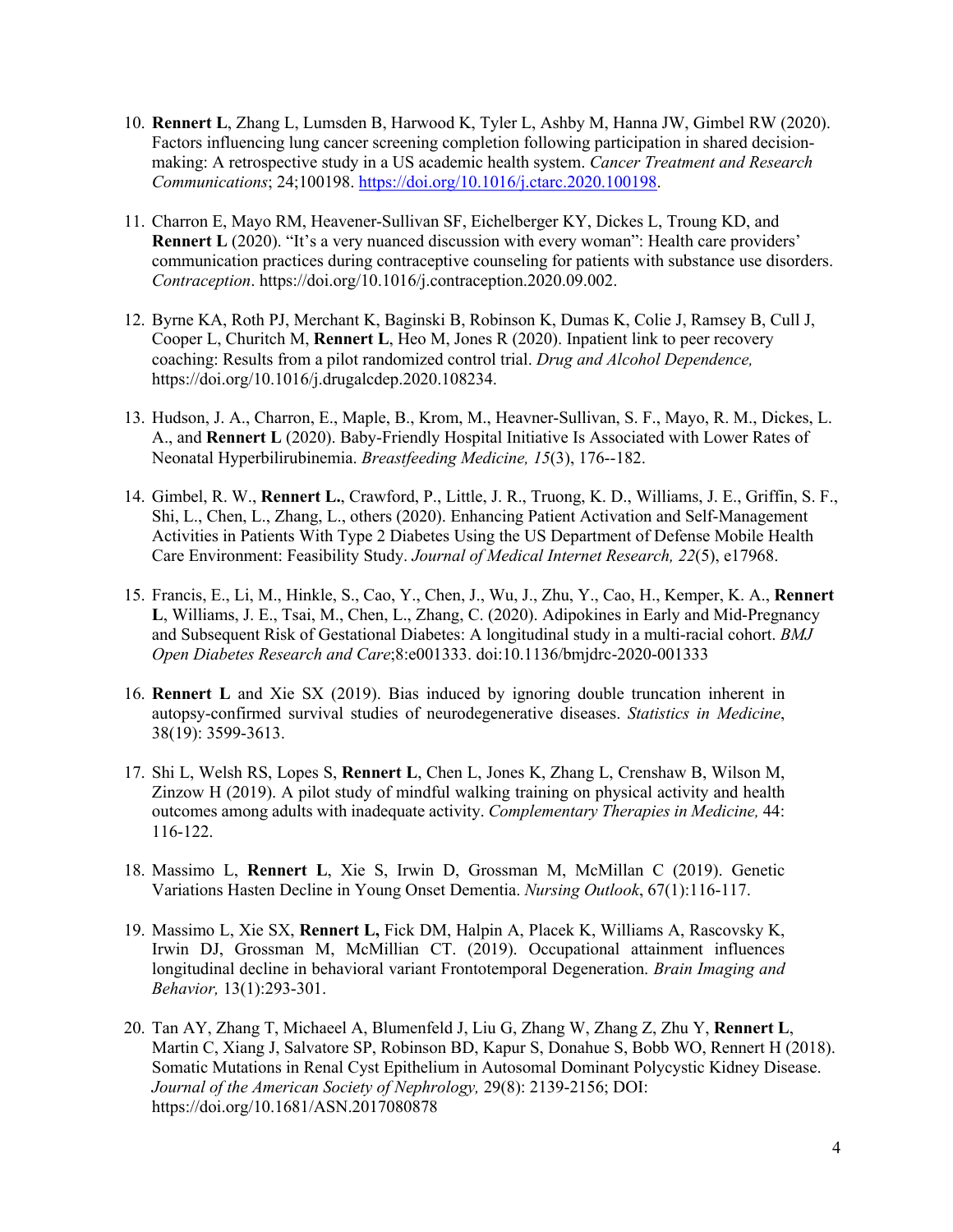- 21. Robinson JL, Lee EB, Xie SX, **Rennert L,** Suh E, Bredenberg C, Caswell C, Van Deerlin VM, Yan N, Youself A, Hurtig H, Siderowf A, Grossman M, McMillan CT, Miller B, Duda JE, Irwin DJ, Wolk D, Elman L, McCluskey L, Chen-Plotkin A, Weintraub D, Arnold SE, Brettschneider J, Lee VM. (2018). Neurodegenerative disease concomitant proteinopathies are prevalent, age-related and APOE4-associated. *Brain*, 141(7):2181-2193
- 22. **Rennert L** and Xie SX (2018). Cox regression model with doubly truncated data*. Biometrics*, 74(2):725-733. **Winner of W. Edwards Deming Student Scholar Award from the 2017 Annual Deming Conference on Applied Statistics.**
- 23. Yousef A, Robinson JL, Irwin DJ, Byrne MD, Kwong LK, Lee EB, Xu Y, Xie SX, **Rennert L**, Suh E, Van Deerlin VM, Grossman M, Lee VMY, Trojanowski JQ. (2017). Neuron loss and degeneration in the progression of TDP-43 in frontotemporal lobar degeneration. *Acta Neuropatholagica Communications,*5(68). doi:10.1186/s40478-017- 0471-3.
- 24. Wimberly AS, Ivey M, **Rennert L,** McKay JR. (2017). Effect of continuing care for cocaine dependence on HIV sex-risk behaviors. *AIDS and Behavior*, 21(4):1082-1090.
- 25. Chahine LM, Xie SX, Simuni T, Tran B, Postruma R, Amara A, Oertel WH, Iranzo A, Scordia C, Fullard M, Linder C, Purri R, Darin A, **Rennert L,** Videnovic A, Del Riva P, Weintraub D. (2017). Longitudinal changes in cognition in early Parkinson's disease patients with REM sleep behavior disorder. *Parkinsonism & Related Disorders*, 27:102- 106.
- 26. Brennan L, Siderowf A, Rubright JD, Rick J, Dahodwala N, Duda JE, Hurtig H, Stern M, Xie SX, **Rennert L,** Karlawish J, Shea JA, Trojanowski JQ, Weintraub D. (2016). The Penn Parkinson's Daily Activities Questionnaire-15: Psychometric properties of a brief assessment of cognitive instrumental activities of daily living in Parkinson's disease. *Parkinsonism & Related Disorders*, 25:21-26.
- 27. Brennan L, Siderowf A, Rubright JD, Rick J, Dahodwala N, Duda JE, Hurtig H, Stern M, Xie SX, **Rennert L,** Karlawish J, Shea JA, Trojanowski JQ, Weintraub D. (2016). Development and initial testing of the Penn Parkinson's Daily Activities Questionnaire. *Movement Disorders,* 31(1):126-134.
- 28. Suh E, Lee EB, Neal D, Wood EM, Toledo JB, **Rennert L,** Irwin DJ, McMillan CT, Krock B, Elman LB, McCluskey LF, Grossman M, Xie SX, Trojanowski JQ, Van Deerlin VM. (2015). Semi-automated quantification of *C9orf72* expansion size reveals inverse correlation between hexanucleotide repeat number and disease duration in frontotemporal degeneration. *Acta Neuropathologica*, 130(3):363-372.
- 29. Brennan, L., Rubright, J., Rick, J., Dahodwala, N., Duda, J., Hurtig, H., Stern, M., Xie, S., **Rennert L**, Karlawish, J., others (2015). The Pennsylvania daily activities questionnaire: Development, reliability and validity of a new item bank for cognitive instrumental activities of daily living in Parkinson's disease: 1072. *Movement Disorders, 30*.
- 30. Van Horn DHA, Drapkin ML, Lynch KG, **Rennert L,** Goodman JD, Thomas T, Ivey M, McKay JR. (2015). Treatment choices and subsequent attendance by substance-dependent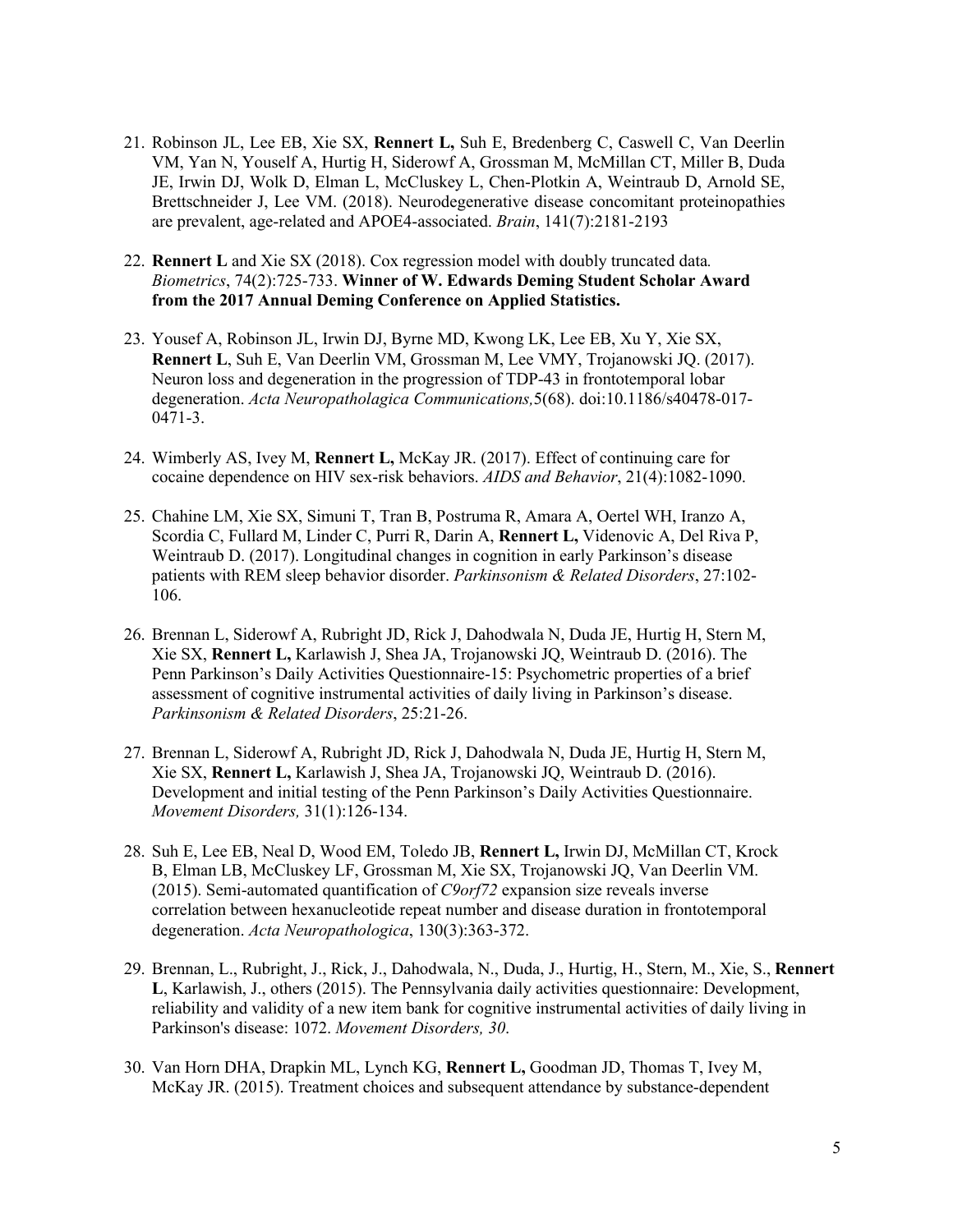patients who disengage from intensive outpatient treatment. *Addiction Research and Theory,* 23(5):391-403.

- 31. Van Horn DHA, **Rennert L**, Lynch KG, McKay JR. (2014). Social network correlates of participation in telephone continuing care for alcohol dependence. *American Journal of Addictions*, 23(5):447-552.
- 32. **Rennert L,** Denis C, Peer K, Lynch KG, Gelernter J, Kranzler HR. (2014). DSM-5 gambling Disorder: Prevalence and Characteristics in a Predominantly Substance-Dependent Sample. *Experimental and Clinical Psychopharmacology*, 22(1):50-56.
- 33. Plebani JG, Lynch KG, **Rennert L**, Pettinati HM, O'Brien CP, Kampman KM. (2013). Results from a pilot clinical trial of varenicline for the treatment of alcohol dependence. *Drug and Alcohol Dependence*, 133(2):754-758.
- 34. Kampman, K. M., Henninger, A., **Rennert L**, Plebani, J., Vernace, J., Pettinati, H. (2014). Success in cocaine treatment trials: Which drug use outcome is most associated with clinical improvement? *Drug and Alcohol Dependence*(140), e99.
- 35. McKay, J. R., Van Horn, D., Ivey, M., Drapkin, M. L., **Rennert L**, Lynch, K. G. (2013). Enhanced continuing care provided in parallel to intensive outpatient treatment does not improve outcomes for patients with cocaine dependence. *Journal of studies on alcohol and drugs, 74*(4), 642--651.
- 36. McKay JR, Van Horn D, **Rennert L,** Drapkin M, Ivey M, Koppenhaver J. (2013). Factors in sustained recovery from cocaine dependence. *Journal of Substance Abuse Treatment*, 45(2):163-172.
- 37. McKay JR, Van Horn D, Ivey M, Drapkin M, **Rennert L**, Lynch KG. (2013). Enhanced continuing care provided in parallel to intensive outpatient treatment does not improve outcomes for patients with cocaine dependence. *Journal on Studies of Alcohol and Drugs*, 74(4):642-651.
- 38. McKay, J. R., Van Horn, D., **Rennert L**, Drapkin, M., Ivey, M., Koppenhaver, J., Morgan-Lopez, A. A., Saavedra, L. M., Hien, D. A., Campbell, A. N., others (2013). Meta-analysis of the effects of MI training on clinicians' behavior. *Journal of Substance Abuse Treatment, 45*(2).
- 39. Peer K† , **Rennert L**† , Lynch KG, Farrer L, Gelernter J, Kranzler HR. (2013). Prevalence of DSM-IV and DSM-5 alcohol, cocaine, opioid, and cannabis use disorders in a largely substance dependent sample. *Drug and Alcohol Dependence*, 127(1-3):215–219.

\*My student † Equal contribution to manuscript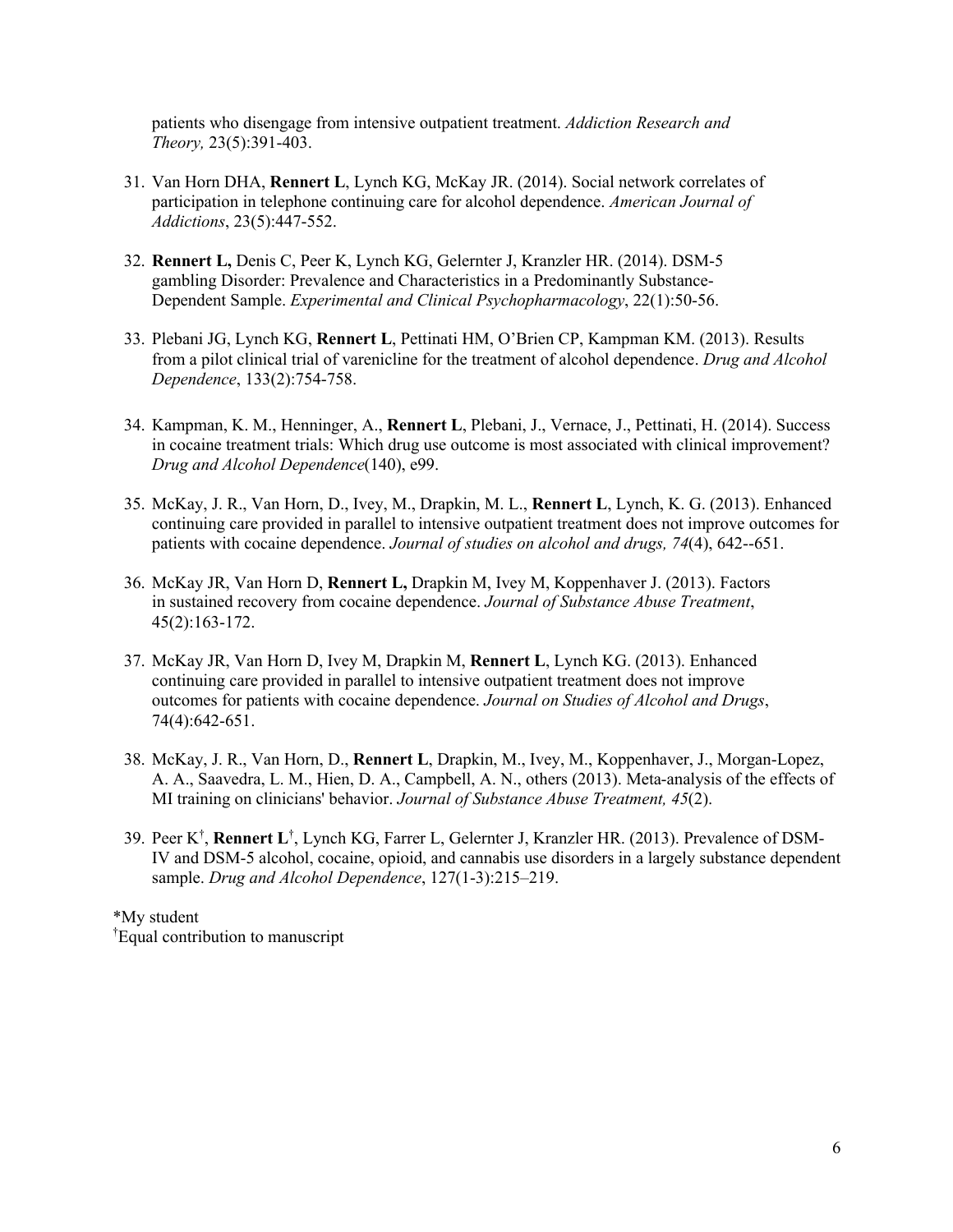# **UNIVERSITY SERVICE**

| 2020-Present                                                                                     |
|--------------------------------------------------------------------------------------------------|
| 2020-Present                                                                                     |
|                                                                                                  |
| Member, Graduate Committee, Clemson University Department of Public Health Sciences 2019-Present |
| 2018-2019                                                                                        |
| 2018-2019                                                                                        |
| 2016-2018                                                                                        |
| 2014-2017                                                                                        |
|                                                                                                  |

### **PROFESSIONAL SERVICE**

| Member, Prisma Health Opioid Task Force                    | 2020-Present |
|------------------------------------------------------------|--------------|
| Member, Prisma Health COVID-19 Testing Task Force          | 2020-Present |
| Member, Prisma Health COVID-19 Rapid Innovation Task Force | 2020-Present |
| Researcher, Prisma Health Opioid Stewardship Committee     | 2019-Present |
| Chair, JSM session 218445: Categorical Data                | 2019         |
| Chair, ENAR session 93: Methods for Ordinal Data           | 2017         |
| <i>Tutor</i> , West Philadelphia Tutoring Project          | 2015         |

### **EDITORIAL POSITIONS**

| <i>Guest Editor</i> , International Journal of Environmental Research and Public Health | 2021-Present |
|-----------------------------------------------------------------------------------------|--------------|
| <i>Reviewer</i> , Clinical Infectious Diseases                                          | 2021-Present |
| Reviewer, American Statistician                                                         | 2021-Present |
| Reviewer, British Medical Journal                                                       | 2020-Present |
| Reviewer, JAMA Network Open                                                             | 2020-Present |
| Reviewer, Statistics in Medicine                                                        | 2020-Present |
| <i>Reviewer</i> , Biometrics                                                            | 2019-Present |

# **AWARDS/HONORS**

| Data Access, Transparency and Advocacy Group: COVID-19 Data Hero Award Nominee            | 2021      |
|-------------------------------------------------------------------------------------------|-----------|
| Clemson University College of Behavioral, Social and Health Sciences: Award of Excellence | 2020      |
| in Graduate Student Advising and Mentoring                                                |           |
| National Institute of Health: Mental Health Training Grant Recipient                      | 2013-2018 |
| Annual Deming Conference on Applied Statistics: W. Edwards Deming Student Scholar Award   | 2017      |
| - To recognize outstanding graduate students in applied statistics                        |           |
| Pennsylvania State University Dean's list                                                 | 2005-2009 |

# **MEDIA APPEARENCES AND INTERVIEWS**

- 1. Fox Carolina (television interview): Updated CDC guidelines on vaccination (March 2021): https://www.youtube.com/watch?v=BEfV3DzldLk&t=1s
- 2. Kaiser Health News (article): Unfilled vaccination appointments (March 2021): https://khn.org/news/article/cvs-vaccine-supply-exceeds-demand-alabama-south-carolinalouisiana-available-appointments/
- 3. Greenville News (article): Clemson confident in containing COVID spread as students return from spring break (March 2021):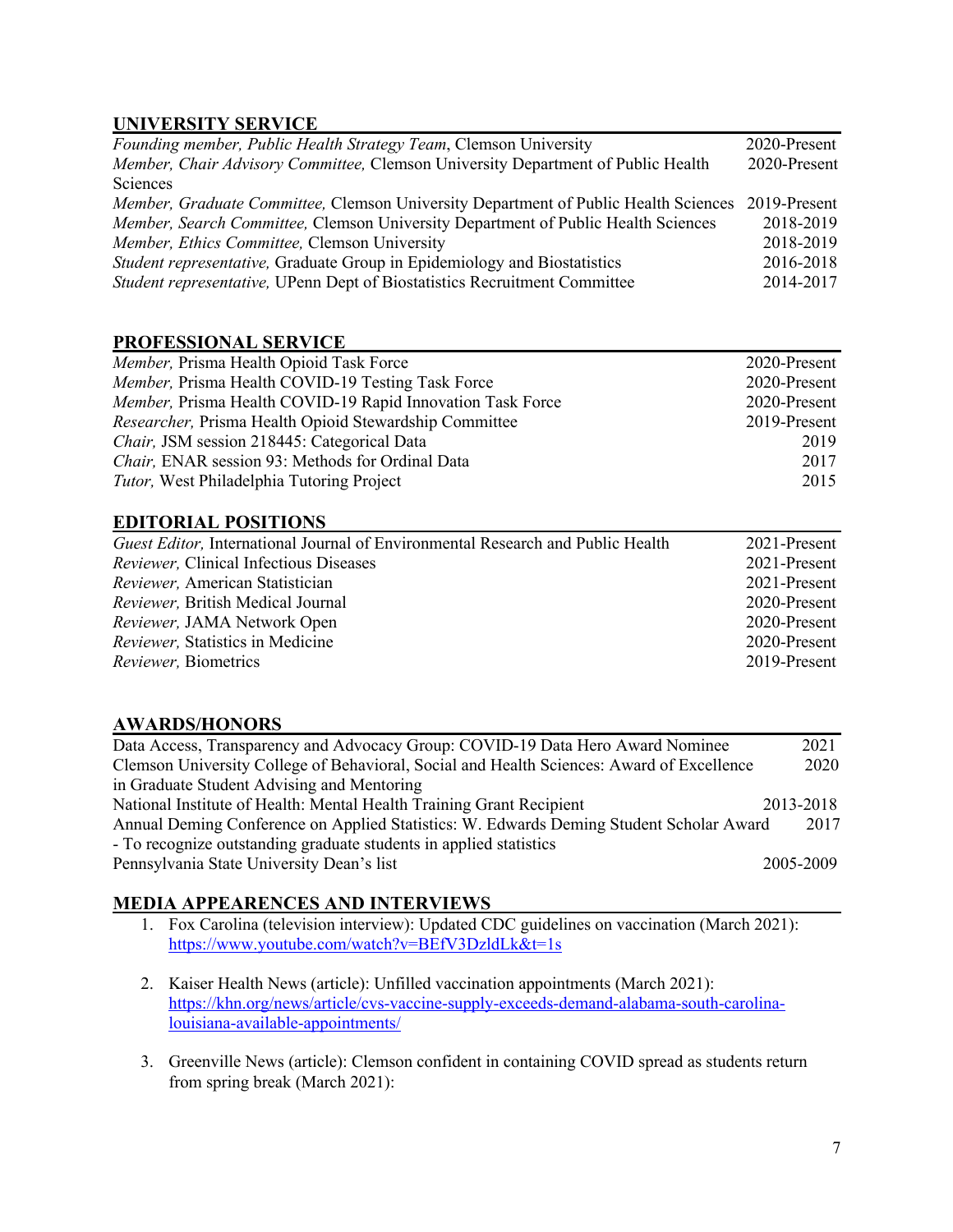https://www.greenvilleonline.com/story/news/2021/03/23/clemson-sc-covid-spread-studentsreturn-spring-break/4798864001/

- 4. Greenville Journal (article): Clemson professor develops models to show COVID-19 spread and help vaccine rollout (February 2021): https://greenvillejournal.com/healthcare/clemson-professordevelops-models-to-show-covid-19-spread-and-help-vaccine-rollout/
- 5. Fox Carolina (television interview): In-depth look at COVID-19 positivity rate calculations (February (2021): https://www.foxcarolina.com/coronavirus/an-in-depth-look-at-dhecs-newcovid-19-positivity-rate-calculations-and-what-they/article\_3441a19e-68bd-11eb-ac12- 77312fc735b5.html
- 6. Myrtle Beach Sun News (article): Fact checking COVID-19 vaccination claims (February 2021): https://www.myrtlebeachonline.com/news/politics-government/article249317245.html
- 7. Hilton Head Island Packet (article): SC health experts offer safety tips on 'devastating' UK coronavirus variant (February 2021): https://www.islandpacket.com/news/coronavirus/article249291625.html
- 8. Fox Carolina (television interview): COVID-19 vaccine safety, effectiveness, and herd immunity (December 2020): https://www.foxcarolina.com/clemson-health-expert-on-covid-19-herdimmunity-when-masks-may-no-longer-be-needed/video\_113889bd-6ec6-5962-ad9f-26ea58c09e71.html
- 9. The Post and Courier (article): Experts explain why you should want COVID vaccine (December 2020): https://www.postandcourier.com/health/covid19/as-more-people-become-eligible-forcovid-vaccine-experts-explain-why-you-should-want-it/article\_bbae7214-38ad-11eb-aabebbec136192b2.html
- 10. The State: SC health experts predict COVID-19 surge after labor day (September 2020): https://www.thestate.com/news/coronavirus/article245300035.html
- 11. Dallas Morning News (article): How Texas campuses may be missing the silent spread of the coronavirus: https://www.dallasnews.com/news/investigations/2020/08/30/how-texas-campusesmay-be-missing-the-silent-spread-of-the-coronavirus/
- 12. ABC News 15 (television interview): South Carolina's COVID-19 spike (July 2020): https://wpde.com/news/local/northerners-not-the-main-reason-for-scs-covid-19-spike-clemsonprofessor-says

# **MEMBERSHIPS**

| American Public Health Association                             | 2020-Present |
|----------------------------------------------------------------|--------------|
| American Statistical Association South Carolina Chapter        | 2020-Present |
| Eastern North American Region, International Biometric Society | 2015-Present |
| <b>American Statistical Association</b>                        | 2014-Present |

#### **COMPUTING SKILLS**

SAS, R/S+, STATA, Python, NetLogo, MS Office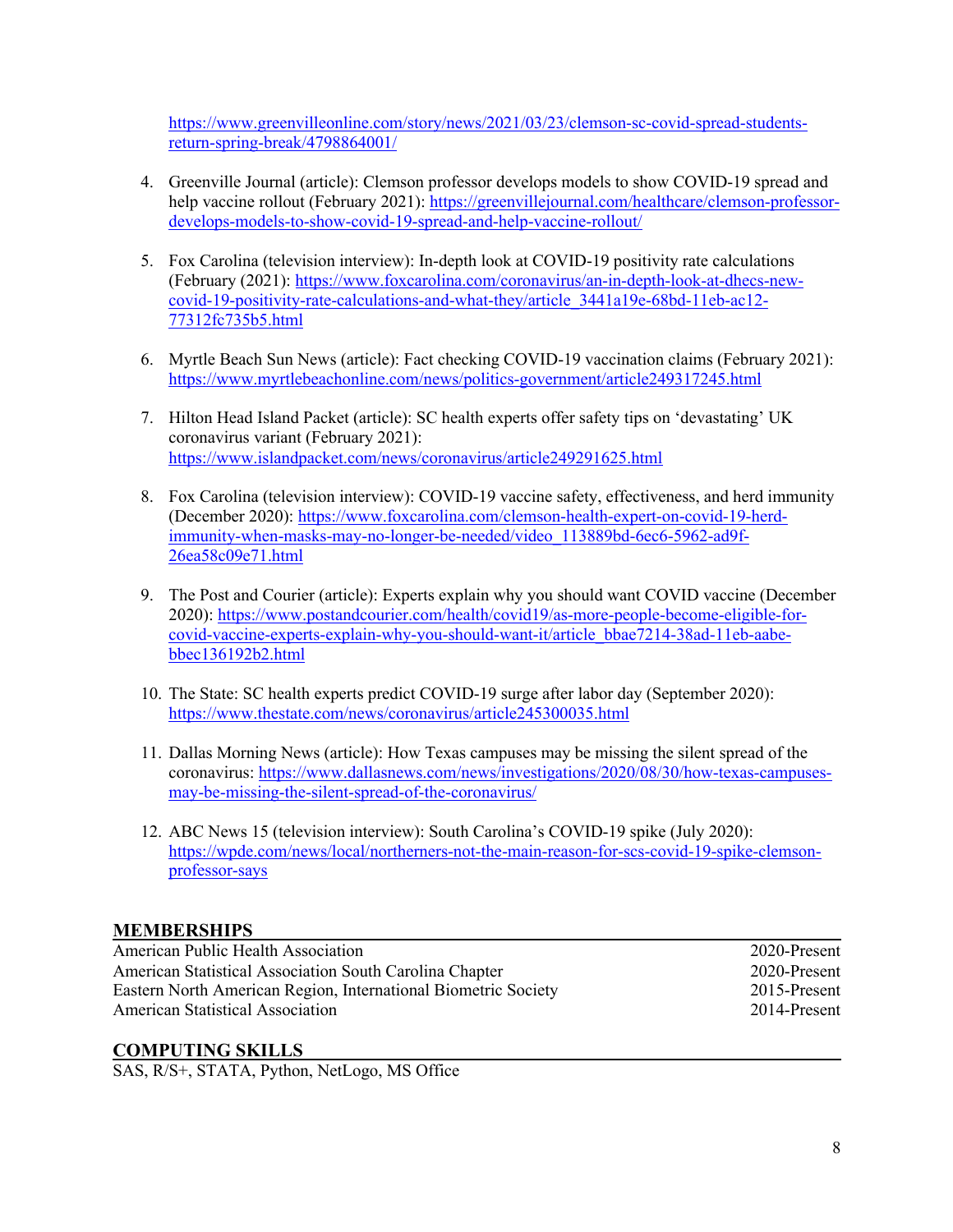#### **PRESENTATIONS**

**Rennert L**, *Prisma Health COVID-19 rapid innovation taskforce*. Data-driven approaches to inform resource allocation for mitigation of SARS-CoV-2 spread, Greenville, SC. February 2021 (invited oral presentation).

**Rennert L**, *Clemson University School of Health Research: Clemson Research at the Forefront of the Pandemic*. Testing strategies to minimize COVID-19 outbreaks, Clemson, SC. October 2020 (invited oral presentation).

**Rennert L**, *Eastern North American Region Spring Meeting.* Evaluating the robustness of parallelgroup and stepped-wedge cluster randomized trials: Implementing interventions to combat the opioid epidemic during a rising tide of activities aimed at improving patient outcomes, Nashville, TN. March 2020. (contributed oral presentation).

**Rennert L**, Heo M, De Gruttola V. *Joint Statistical Meetings.* Contamination in stepped-wedge randomized trials and its impact on public health interventions, Denver, CO. August 2019. (contributed oral presentation).

**Rennert L**. Cox Regression Model Under Dependent Truncation. *Lifetime Data Science,* Pittsburgh, PA. May 2019. (invited oral presentation).

**Rennert L** and Xie SX. Cox Regression Model Under Dependent Truncation with Applications to Studies of Neurodegenerative Diseases. *Joint Statistical Meetings*, Vancouver, CA. August 2018. (contributed oral presentation)

**Rennert L** and Xie SX. Survival Methods Under Dependent Truncation. *Eastern North American Region Spring Meeting*, Atlanta, GA. March 2018. (contributed poster presentation)

**Rennert L** and Xie SX. Application of Cox Regression Model to Alzheimer's Disease Under Double Truncation. *Deming Conference in Applied Statistics*, Atlantic City, NJ. December 2017. (invited poster presentation)

**Rennert L**. Dependent Truncation and Survival Times in Alzheimer's Disease. *Penn Statistical Imaging and Visualization Endeavor Weekly Meetings*, University of Pennsylvania, Philadelphia, PA. June 2017. (oral presentation)

**Rennert L** and Xie SX. Cox Regression Model with Doubly Truncated Data. *Eastern North American Region Spring Meeting*, Washington, DC. March 2017. (contributed poster presentation)

**Rennert L** and Xie SX. Cox Regression Model with Doubly Truncated Data. *Joint Statistical Meetings*, Chicago, IL. August 2016. (contributed oral presentation)

**Rennert L** and Xie SX. Weighted Semi-Parametric Regression Models for Doubly Truncated Survival Data. *Eastern North American Region Spring Meeting*, Austin, TX. March 2016. (contributed poster presentation)

**Rennert L** and Xie SX. Comparison of Survival Analysis Methods for Doubly Truncated Data. *Joint Statistical Meetings*, Seattle, WA. August 2015. (contributed poster presentation)